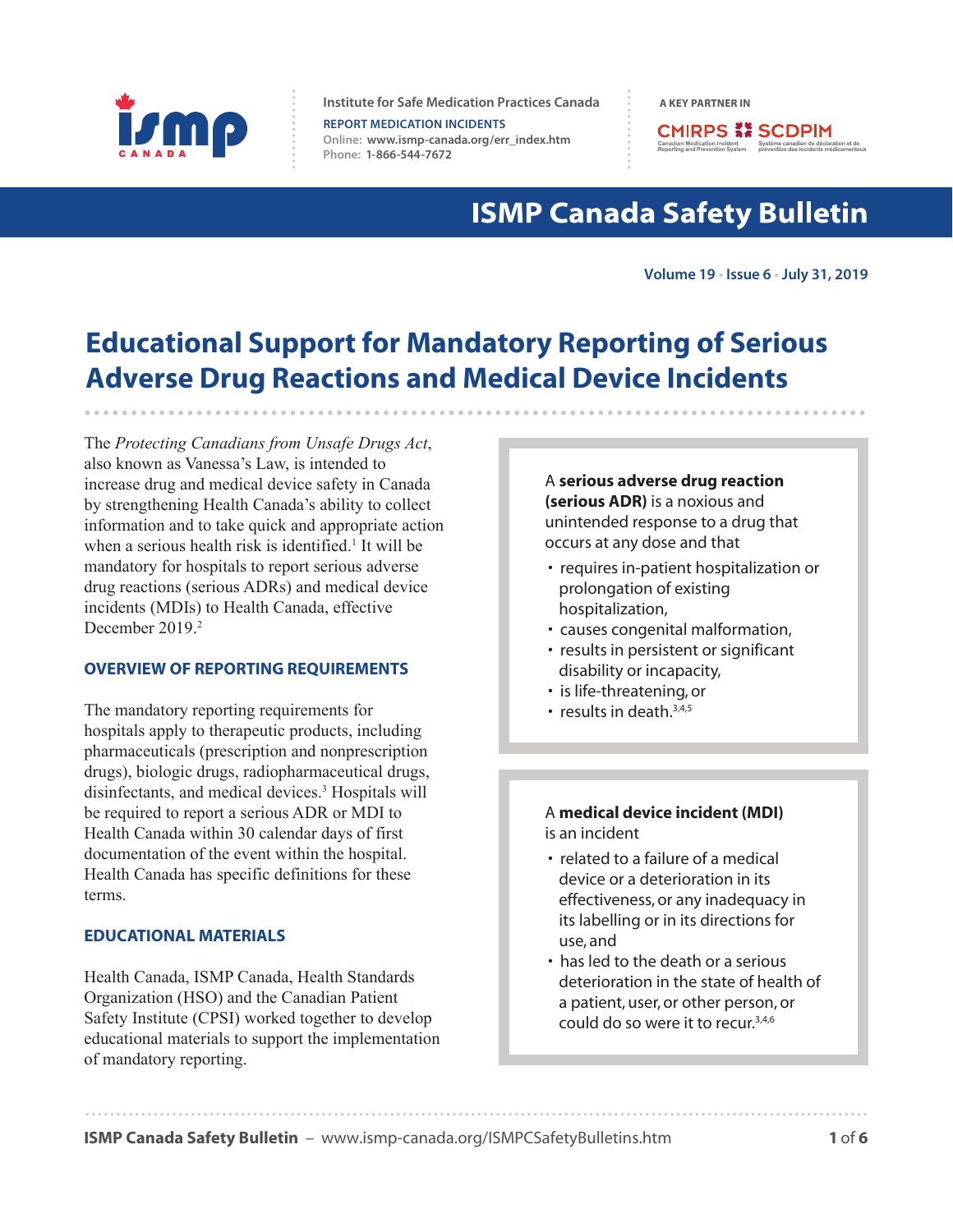These materials provide information about the new regulatory requirements for mandatory reporting, describe reporting processes, offer strategies to promote and support reporting, and describe Health Canada's review and communication of safety findings (Figure 1).

### **Figure 1.** Conceptual model of serious ADR and MDI reporting by hospitals.<sup>7</sup>



There are 4 PowerPoint modules that contain core content intended for use by hospitals, health care professionals, educators, and patients and their families, to explain, describe, or promote the reporting of serious ADRs and MDIs. These materials (as entire modules or as individual slides or selected content) can be used for individual learning or incorporated into presentations, orientation, continuing education, and other information-sharing activities.

The modules were developed following a needs assessment and creation of an implementation plan. A pilot test was conducted over 3 weeks in March and April 2019 and garnered feedback from 255 of the pilot participants, who represented individual and organizational stakeholders from across Canada. The largest numbers of respondents were "pharmacists" and "hospitals". Most respondents (83.1%) had reviewed all modules.

The following are key results from the pilot test:

- 89% of respondents reported that they had a good or strong understanding of the mandatory reporting requirements after reviewing the educational modules
- 94% indicated that using some or all of the slides would be a helpful approach to communicate information about Vanessa's Law and reporting requirements
- 91% of respondents indicated that they planned to use the slides to communicate about the mandatory reporting requirements
- Many respondents provided helpful suggestions for additional information to be included in the final version of the PowerPoint modules.
- Respondents also provided suggestions for additional educational formats that could be considered for knowledge dissemination/ translation in the future.

The educational modules were refined on the basis of the pilot feedback and Health Canada review. Updated modules are available from: [https://www.patientsafetyinstitute.ca/en/tools](https://www.patientsafetyinstitute.ca/en/toolsResources/Vanessas-Law/Pages/default.aspx) Resources/Vanessas-Law/Pages/default.aspx

**Module 1**: Overview of Vanessa's Law and Reporting Requirements **Module 2**: Reporting Processes to Health Canada **Module 3**: Strategies to Promote and Support Mandatory Reporting **Module 4**: Health Canada's Review and Communication of Safety Findings

The modules are intended to inform both health care providers and patients, to raise awareness of Vanessa's Law, and to support reporting and learning. It is expected that individuals and organizations will be able to use these materials in various ways:

- *Hospitals* can include some or all of the content in information-sharing activities (e.g., "Lunch and Learn" sessions, presentations, orientation programs for staff).
- *Educators* in the health care sector can use the content in presentations or as part of a curriculum.

**ISMP Canada Safety Bulletin** – Volume 19 • Issue 6 • July 31, 2019 **2019 2019**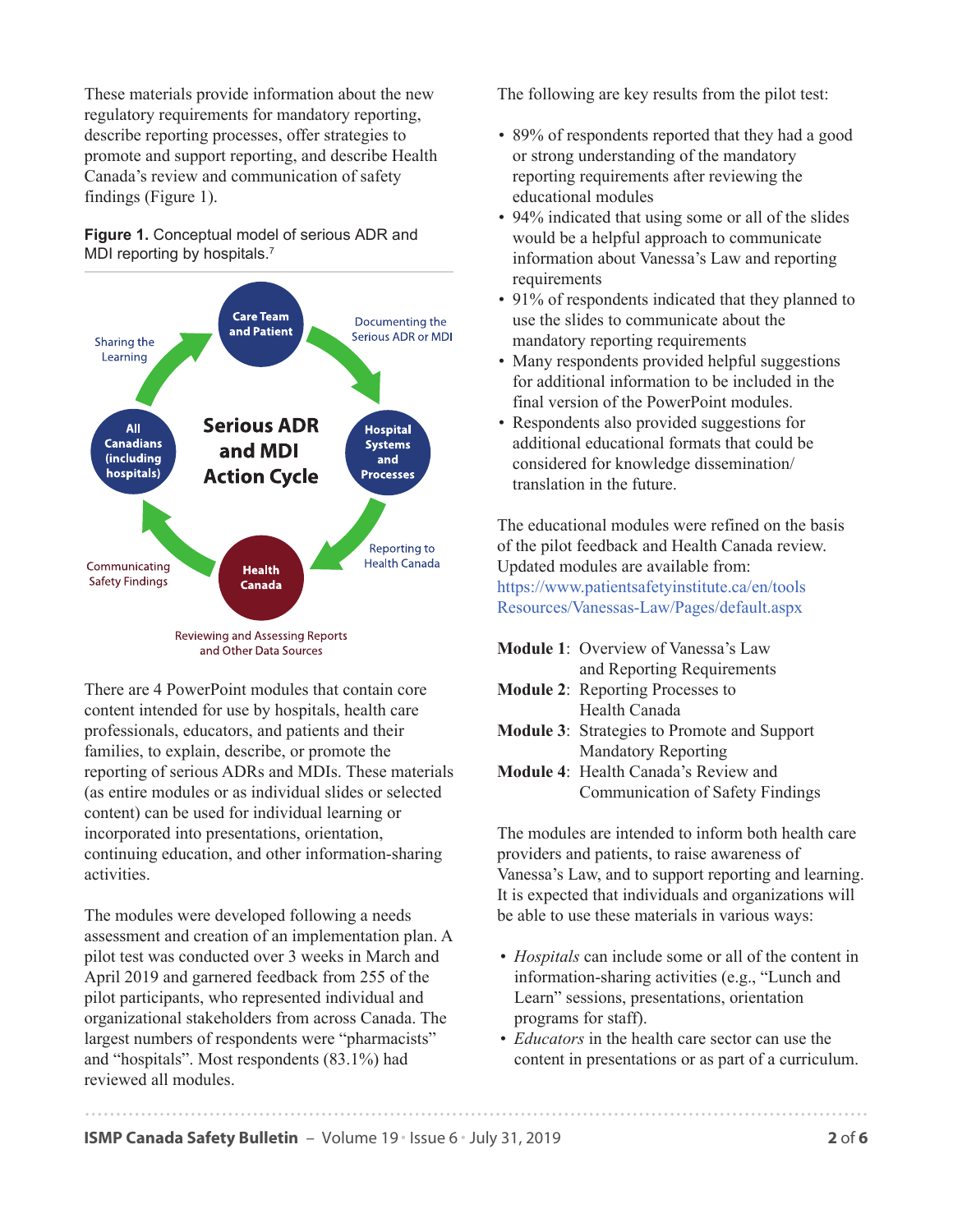- *Professional associations, societies, and regulatory colleges, as well as other training institutions for health care workers*, may incorporate the content of the modules into accredited courses or continuing education certification programs.
- *Patient and consumer organizations* can help disseminate some or all of the information in the modules to increase awareness and knowledge among their members.

## **REPORTING AND LEARNING CONTRIBUTE TO THE SAFETY OF HEALTH PRODUCTS AND HEALTH CARE (Figure 2)**

• Under Vanessa's Law, the reporting of serious ADRs and MDIs to Health Canada is mandatory for hospitals.<sup>8</sup>

*Note: Voluntary reporting of adverse reactions and medical device problems continues to be encouraged in all health care settings.*

• Medication incident-related reporting and learning occurs through a separate and complementary program, the Canadian Medication Incident Reporting and Prevention System (CMIRPS).9,10

Analysis and shared learning from all of these reports contribute to continuous improvement in the safety of health products and health care.

**Figure 2.** Reporting and learning contribute to the safety of health products and health care.



#### **References**

- [1. Protecting Canadians from Unsafe Drugs Act \(Vanessa's](https://www.canada.ca/en/health-canada/services/drugs-health-products/legislation-guidelines/questions-answers-regarding-law-protecting-canadians-unsafe-drugs-act-vanessa-law.html)  Law): questions/answers. Ottawa (ON): Government of Canada; 2014 Oct 31 [cited 2019 Apr 15]. Available from: https://www.canada.ca/en/health-canada/services/drugshealth-products/legislation-guidelines/questions-answersregarding-law-protecting-canadians-unsafe-drugs-actvanessa-law.html
- [2. Regulations amending certain regulations made under the](http://www.gazette.gc.ca/rp-pr/p1/2019/2019-06-15/html/reg7-eng.html)  Food and Drugs Act (post-market surveillance of medical devices). Can Gazette Part I. 2019 Jun 15 [cited 2019 Jul 14]; 153(24). Available from: http://www.gazette.gc.ca/rp-pr/p1/ 2019/2019-06-15/html/reg7-eng.html
- [3. Mandatory reporting of serious adverse drug reactions and](https://www.canada.ca/en/health-canada/services/drugs-health-products/medeffect-canada/adverse-reaction-reporting/mandatory-hospital-reporting/drugs-devices/guidance.html)  medical device incidents by hospitals. Guidance document. Ottawa (ON): Health Canada; 2018 Jul [cited 2019 July]. Available from: https://www.canada.ca/en/health-canada/ services/drugs-health-products/medeffect-canada/adversereaction-reporting/mandatory-hospital-reporting/drugsdevices/guidance.html
- [4. Regulations amending the Food and Drugs Regulations](http://www.gazette.gc.ca/rp-pr/p1/2018/2018-06-16/html/reg5-eng.html)  (serious adverse drug reaction reporting – hospitals). Can Gazette Part I. 2018 Jun 16 [cited 2019 Apr 22];152(24): 2225-2264. Available from: http://www.gazette.gc.ca/ rp-pr/p1/2018/2018-06-16/html/reg5-eng.html
- [5. Food and Drug Regulations, C.R.C., c. 870. Ottawa \(ON\):](https://laws-lois.justice.gc.ca/eng/regulations/C.R.C.,_c._870/page-92.html#s-C.01.001)  Government of Canada; 2019 Jun 26 [cited 2019 Jun 23]. Available from: https://laws-lois.justice.gc.ca/eng/ regulations/C.R.C.,\_c.\_870/page-92.html#s-C.01.001
- [6. Medical Device Regulations, SOR/98-282. Ottawa \(ON\):](https://laws-lois.justice.gc.ca/eng/regulations/SOR-98-282/page-7.html#h-1021831)  Government of Canada; 2019 Jun 26 [cited 2019 Jul 14]. Available from: https://laws-lois.justice.gc.ca/eng/ regulations/SOR-98-282/page-7.html#h-1021831
- [7. Educational support for mandatory reporting: Module 1](https://www.patientsafetyinstitute.ca/en/toolsResources/Vanessas-Law/Pages/default.aspx)  Overview of Vanessa's Law and Reporting Requirements. Health Canada; 2019. Available from: https://www.patient safetyinstitute.ca/en/toolsResources/Vanessas-Law/Pages/ default.aspx
- [8. Overview of Vanessa's Law. Ottawa \(ON\): Government of](https://www.canada.ca/en/health-canada/services/drugs-health-products/legislation-guidelines/overview-vannessa-law-protecting-canadians-unsafe-drugs-act-vanessa-law-amendments-food-drugs-act.html)  Canada; 2014 Nov 6 [cited 2019 May 9]. Available from: https://www.canada.ca/en/health-canada/services/drugshealth-products/legislation-guidelines/overview-vannessalaw-protecting- canadians-unsafe-drugs-act-vanessa-lawamendments-food-drugs-act.html
- [9. Health Canada's role in the management and prevention of](https://www.canada.ca/en/health-canada/services/drugs-health-products/medeffect-canada/medeffect-canada-role-management-prevention-harmful-medication-incidents.html)  harmful medication incidents. Ottawa (ON): Government of Canada; 2011 Jun 20 [cited 2019 May 8]. Available from: https://www.canada.ca/en/health-canada/services/drugshealth-products/medeffect-canada/medeffect-canada-rolemanagement-prevention-harmful-medication-incidents.html
- [10. CMIRPS: The Canadian Medication Incident Reporting and](https://www.cmirps-scdpim.ca/?lang=en)  Prevention System [website]. CMIRPS Collaborating Parties; © 2011-18 [cited 2019 May 9]. Available from: https://www.cmirps-scdpim.ca/?lang=en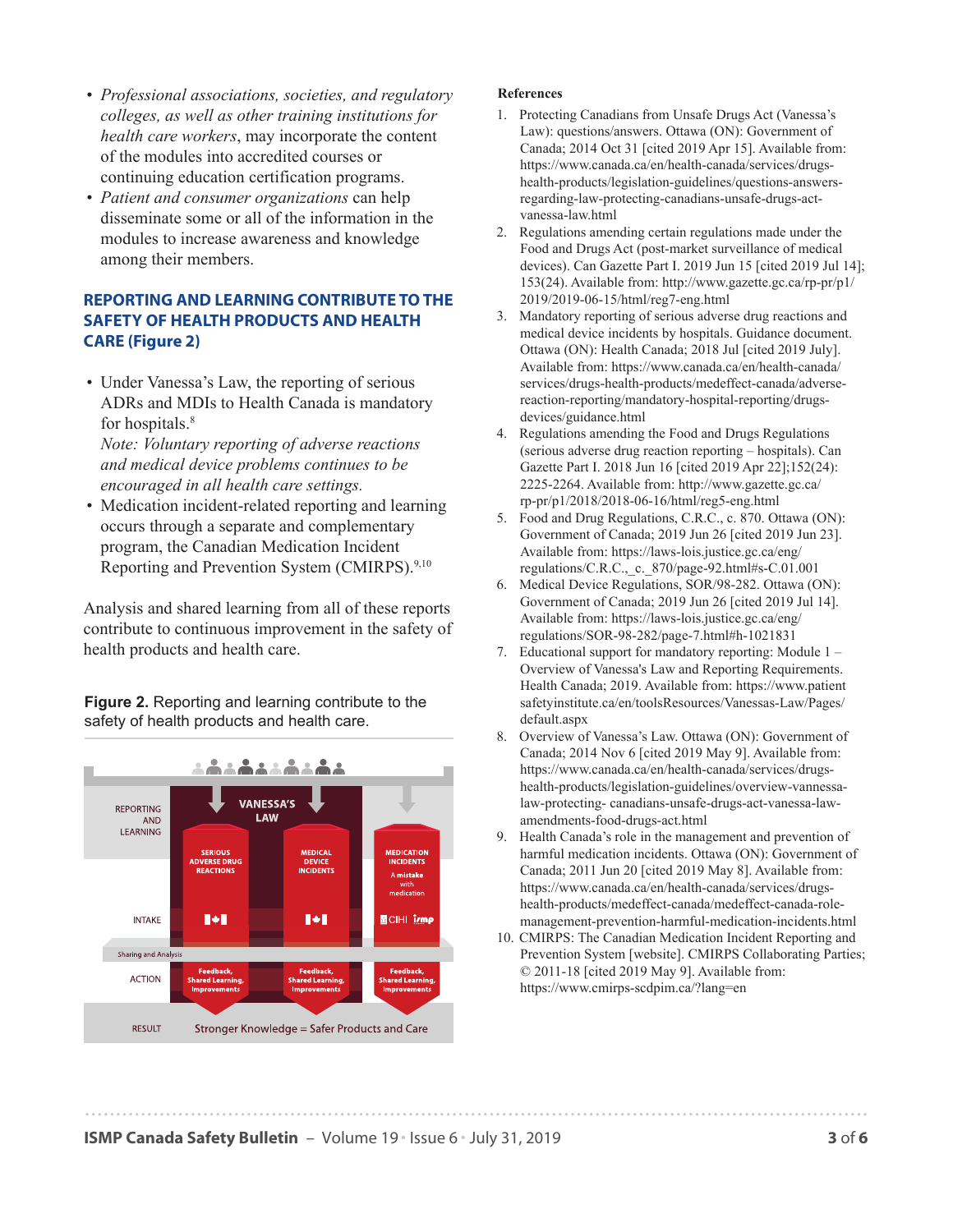### **NEW!**

# **Focus on Never Events**  Medication Safety Self-Assessment

ISMP Canada and the Canadian Patient Safety Institute (CPSI) would like to thank all those who took part in our pilot of the Medication Safety Self-Assessment: Focus on Never Events (MSSA – Never Events) in December 2018 and January 2019. We have incorporated comments received during the pilot and are pleased to announce the launch of this assessment program. In addition, in response to feedback from pilot participants, we have developed a separate version of the assessment program for the long-term care setting. This is ISMP Canada's 11<sup>th</sup> MSSA program; unique to this iteration of the MSSA is its focus on key pharmaceutical "never events",<sup>1</sup> as well as safety strategies targeted to high-alert medications.

> *"Never events" are patient safety incidents that result in serious harm or death, and that can be prevented by using organizational checks and balances.*

This program will help Canadian health care practitioners to identify vulnerabilities in their own settings with the goal of preventing similar incidents. This assessment is aligned with the World Health Organization Global Patient Safety Challenge: Medication Without Harm.2

The MSSA – Never Events is an online self-administered questionnaire about policies and practices at the participating site. After submitting data into the online survey, participants will be able to view and graph their own results and compare their responses with those in the aggregate database. Data submitted by participants are anonymized and will be used by ISMP Canada and CPSI to identify future opportunities for improvement.

#### **Highlights from the Pilot**

A total of 33 sites (21 hospitals, 3 ambulatory care centres, and 9 long-term care homes) completed the pilot version of the assessment. Although the majority of respondents were from Ontario, most of the provinces and territories were represented.

The selected pharmaceutical "never events" were most relevant to hospitals and participating sites scored well (i.e., > 75% of maximum) on these items. Analysis of responses to other sections of the assessment revealed a possible opportunity for hospitals relating to strategies to reduce the risk of confusion between lipid-based medications and their conventional formulations, for which scores at all sites were only 50% of the maximum.

In long-term care, most of the participating homes indicated that they did not use standardized protocols to direct reversal of anticoagulation, which presents a potential improvement opportunity in this setting.

Half of the sites that participated in the pilot assessment also completed a post-assessment evaluation of their experience. Most teams reported finishing the assessment in 2 hours or less (i.e., during a single team meeting). More than 80% of respondents felt that the learning gained from this program was valuable or highly valuable, and all respondents indicated that they would recommend this MSSA to a colleague in another facility.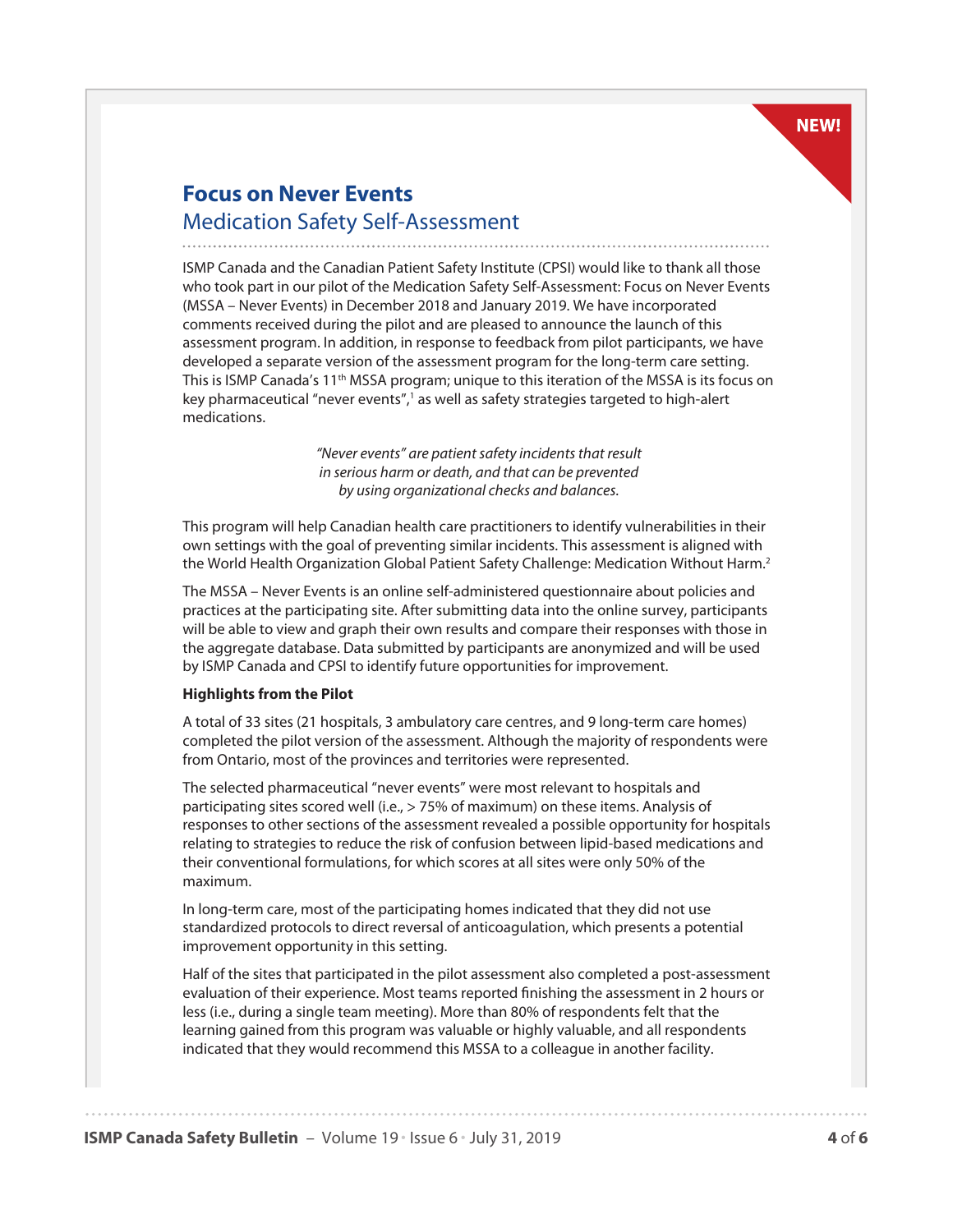#### **Accessing the MSSA – Never Events**

The MSSA – Never Events is available free of charge to all Canadian health care organizations.

Documents related to the MSSA – Never Events are available in both English and French. However, at this time, the MSSA – Never Events online program (for submission of data and completion of the assessment) is available in English only; a French version of the online program will be released later in 2019.

[For more information visit ISMP Canada's MSSA page.](https://www.ismp-canada.org/mssa.htm)  (https://www.ismp-canada.org/mssa.htm)



#### **References**

- [1. Never events for hospital care in Canada. Health Quality Ontario and Canadian Patient Safety Institute; 2015](https://www.patientsafetyinstitute.ca/en/toolsResources/NeverEvents/Documents/Never%20Events%20for%20Hospital%20Care%20in%20Canada.pdf)  [cited 2019 July 9]. Available from: https://www.patientsafetyinstitute.ca/en/toolsResources/NeverEvents/ Documents/Never%20Events%20for%20Hospital%20Care%20in%20Canada.pdf
- [2. WHO's Third Global Patient Safety Challenge: Medication Without Harm. World Health Organization; \[cited](https://www.who.int/patientsafety/medication-safety/en/)  2019 July 9]. Available from: https://www.who.int/patientsafety/medication-safety/en/



# **Med Safety Exchange – Webinar Series**

#### **Wednesday, September 18, 2019**

Join your colleagues across Canada for complimentary bi-monthly 50 minute webinars to share, learn and discuss incident reports, trends and emerging issues in medication safety!

For more information, visit [www.ismp-canada.org/MedSafetyExchange/](https://www.ismp-canada.org/MedSafetyExchange/) 

**ISMP Canada Safety Bulletin** – Volume 19 • Issue 6 • July 31, 2019 **5 666**